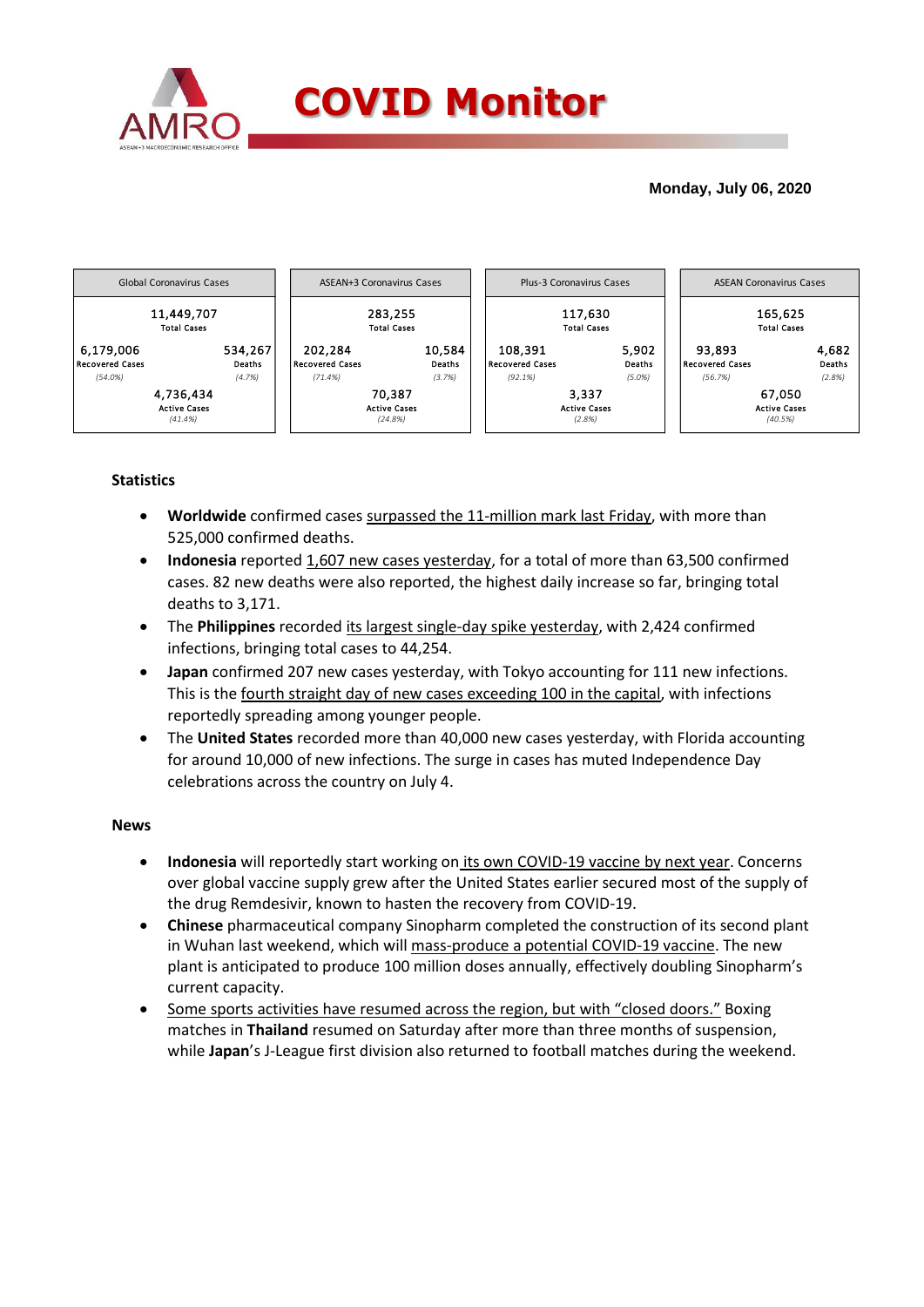

#### Overview of Confirmed COVID-19 Cases

|                       | <b>Total</b> | Cases per 1M   | <b>New</b>       | <b>New Cases</b> | <b>New Cases</b> | <b>ANew</b>     | △% New | Total          | <b>New</b>     | Fatality        | Total            | Recovery    | <b>Active</b> |
|-----------------------|--------------|----------------|------------------|------------------|------------------|-----------------|--------|----------------|----------------|-----------------|------------------|-------------|---------------|
| Economy               | Cases        | Population     | Cases            | per 1M Pop.      | $(7-day, avg)^1$ | Cases           | Cases  | <b>Deaths</b>  | <b>Deaths</b>  | <b>Rate (%)</b> | <b>Recovered</b> | Rate $(%)2$ | Cases         |
| Global                | 11,449,707   |                | 182,398          |                  |                  | $-10,033$       | 1.6    | 534,267        | 3,513          | 4.7             | 6,179,006        | 54.0        | 4,736,434     |
| ASEAN+3               | 283,255      |                | 4,446            |                  |                  | 944             | 1.6    | 10,584         | 90             | 3.7             | 202,284          | 71.4        | 70,387        |
| Plus-3                | 117,630      |                | 269              |                  |                  | $-85$           | 0.2    | 5,902          | $\mathbf{1}$   | 5.0             | 108,391          | 92.1        | 3,337         |
| <b>ASEAN</b>          | 165,625      |                | 4,177            |                  |                  | 1,029           | 2.6    | 4,682          | 89             | 2.8             | 93,893           | 56.7        | 67,050        |
|                       |              |                |                  |                  |                  |                 |        |                |                |                 |                  |             |               |
| China                 | 83,557       | 59             | $\boldsymbol{6}$ | 0.0              |                  | $\mathbf 0$     | 0.0    | 4,634          | $\mathsf 0$    | 5.5             | 78,517           | 94.0        | 406           |
| Hong Kong, China      | 1,268        | 166            | 10               | 1.3              |                  | $-1$            | 0.8    | $\overline{7}$ | 0              | 0.6             | 1,156            | 91.2        | 105           |
| Japan                 | 19,668       | 156            | 207              | 1.6              |                  | $-69$           | 1.1    | 977            | $\mathsf 0$    | 5.0             | 16,870           | 85.8        | 1,821         |
| Korea                 | 13,137       | 252            | 46               | 0.9              |                  | $-15$           | 0.4    | 284            | $\mathbf{1}$   | 2.2             | 11,848           | 90.2        | 1,005         |
|                       |              |                |                  |                  |                  |                 |        |                |                |                 |                  |             |               |
| Indonesia             | 63,749       | 236            | 1,607            | 6.0              |                  | 160             | 2.6    | 3,171          | 82             | 5.0             | 29,105           | 45.7        | 31,473        |
| Malaysia              | 8,663        | 261            | 5                | 0.2              |                  | $-5$            | 0.1    | 121            | $\mathbf 0$    | 1.4             | 8,465            | 97.7        | 77            |
| Philippines           | 44,254       | 402            | 2,424            | 22.0             |                  | 930             | 5.8    | 1,297          | $\overline{7}$ | 2.9             | 11,942           | 27.0        | 31,015        |
| Singapore             | 44,800       | 7,857          | 136              | 23.9             |                  | $-49$           | 0.3    | 26             | $\mathbf 0$    | 0.1             | 40,441           | 90.3        | 4,333         |
| Thailand              | 3,190        | 47             | 5                | 0.1              |                  | $\mathbf 0$     | 0.2    | 58             | 0              | 1.8             | 3,071            | 96.3        | 61            |
| Brunei Darussalam     | 141          | 313            | $\pmb{0}$        | 0.0              |                  | $\mathbf 0$     | 0.0    | $\overline{3}$ | $\mathbf 0$    | 2.1             | 138              | 97.9        | $\mathbf 0$   |
| Cambodia              | 141          | 8              | $\mathbf 0$      | 0.0              |                  | 0               | 0.0    | 0              | $\mathbf 0$    | 0.0             | 131              | 92.9        | 10            |
| Lao PDR               | 19           | $\overline{3}$ | $\mathbf 0$      | 0.0              |                  | 0               | 0.0    | 0              | $\mathbf 0$    | 0.0             | 19               | 100.0       | 0             |
| Myanmar               | 313          | 6              | 0                | 0.0              |                  | $-7$            | 0.0    | 6              | $\mathbf 0$    | 1.9             | 241              | 77.0        | 66            |
| Vietnam               | 355          | $\overline{a}$ | 0                | 0.0              |                  | 0               | 0.0    | 0              | 0              | 0.0             | 340              | 95.8        | 15            |
|                       |              |                |                  |                  |                  |                 |        |                |                |                 |                  |             |               |
| Belgium               | 62,016       | 5,385          | 178              | 15.5             |                  | 67              | 0.3    | 9,771          | $\mathbf 0$    | 15.8            | 17,091           | 27.6        | 35,154        |
| France                | 195,904      | 3,014          | J.               |                  |                  | ÷,              | $\sim$ | 29,813         | $\mathbf{1}$   | 15.2            | 72,181           | 36.8        | 93,910        |
| Germany               | 197,523      | 2,380          | 325              | 3.9              |                  | $-93$           | 0.2    | 9,023          | 3              | 4.6             | 181,719          | 92.0        | 6,781         |
| Italy                 | 241,611      | 4,011          | 192              | 3.2              |                  | $-43$           | 0.1    | 34,861         | $\overline{7}$ | 14.4            | 192,108          | 79.5        | 14,642        |
| Netherlands           | 50,621       | 2,929          | 286              | 16.5             |                  | 286             | 0.6    | 6,127          | 14             | 12.1            |                  | $\sim$      |               |
| Spain                 | 250,545      | 5,346          | J.               |                  |                  | $\sim$          | ÷      | 28,752         | $\mathbf 0$    | 11.5            | 150,376          | 60.0        | 53,521        |
| Switzerland           | 32,268       | 3,732          | 70               | 8.1              |                  | $-27$           | 0.2    | 1,965          | $\mathsf 0$    | 6.1             | 29,300           | 90.8        | 1,003         |
| <b>United Kingdom</b> | 286,931      | 4,266          | 519              | 7.7              |                  | $-1,617$        | 0.2    | 44,305         | 22             | 15.4            |                  | ×,          |               |
|                       |              |                |                  |                  |                  |                 |        |                |                |                 |                  |             |               |
| Brazil                | 1,603,055    | 7,584          | 26,051           | 123.2            |                  | $-11,872$       | 1.7    | 64,867         | 602            | 4.0             | 1,029,045        | 64.2        | 509,143       |
| Canada                | 107,394      | 2,840          | 209              | 5.5              |                  | $-14$           | 0.2    | 8,739          | $\overline{7}$ | 8.1             | 70,772           | 65.9        | 27,883        |
| Chile                 | 295,532      | 15,188         | 3,685            | 189.4            |                  | $-73$           | 1.3    | 6,308          | 116            | 2.1             | 261,039          | 88.3        | 28,185        |
| Mexico                | 256,848      | 2,021          | 4,683            | 36.8             |                  | $-2,231$        | 1.9    | 30,639         | 273            | 11.9            | 199,914          | 77.8        | 26,295        |
| Peru                  | 302,718      | 9,222          | 3,638            | 110.8            |                  | 157             | 1.2    | 10,589         | 177            | 3.5             | 193,957          | 64.1        | 98,172        |
| <b>United States</b>  | 2,880,297    | 8,700          | 49,070           | 148.2            |                  | 3,904           | 1.7    | 129,779        | 271            | 4.5             | 906,763          | 31.5        | 1,843,755     |
|                       |              |                |                  |                  |                  |                 |        |                | $\overline{2}$ |                 |                  |             |               |
| Australia             | 8,583        | 330            | 140              | 5.4              |                  | $-43$<br>$-602$ | 1.7    | 106            | 425            | 1.2             | 7,420            | 86.4        | 1,057         |
| India                 | 697,413      | 509            | 24,248           | 17.7             |                  |                 | 3.6    | 19,693         |                | 2.8             | 424,433          | 60.9        | 253,287       |
| Iran                  | 240,438      | 2,857          | 2,560            | 30.4             |                  | 111             | 1.1    | 11,571         | 163            | 4.8             | 201,330          | 83.7        | 27,537        |
| Russia                | 680,283      | 4,640          | 6,719            | 45.8             |                  | 96              | 1.0    | 10,145         | 134            | 1.5             | 449,995          | 66.1        | 220,143       |
| Saudi Arabia          | 209,509      | 6,027          | 3,580            | 103.0            |                  | $-548$          | 1.7    | 1,916          | 58             | 0.9             | 145,236          | 69.3        | 62,357        |
| Turkey                | 205,758      | 2,448          | 1,148            | 13.7             |                  | -6              | 0.6    | 5,225          | 19             | 2.5             | 180,680          | 87.8        | 19,853        |

Data as of 5/7/2020

Source: Haver Analytics, sourced from John Hopkins University; AMRO staff calculations.<br>Notes: New cases since previous day. ∆% refers to percentage change since previous day. Fatality rate measured as deaths per confirmed

1/ Since January 31, 2020.

2/ Recovery rate is a proxy for the stage of the cycle.